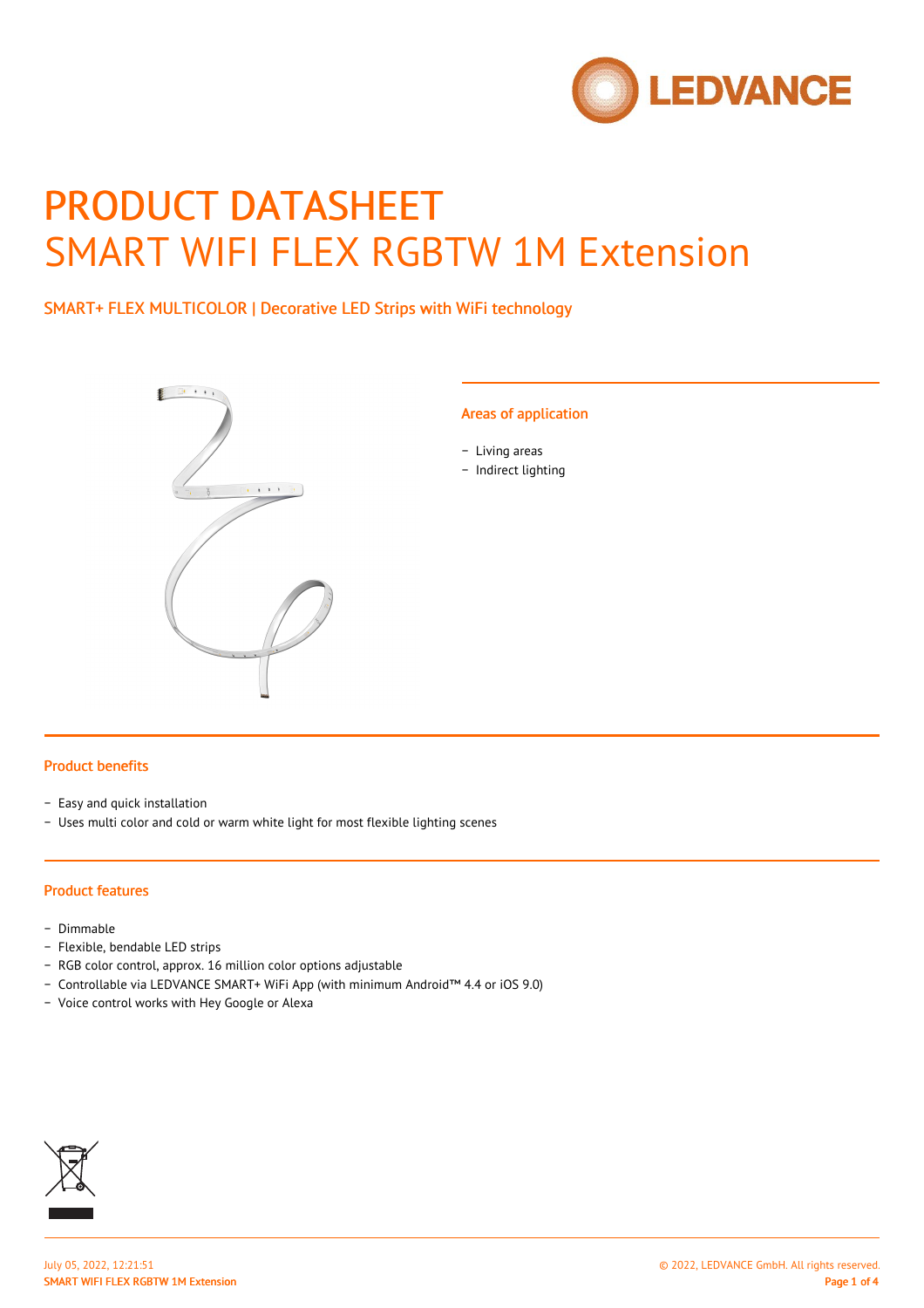## TECHNICAL DATA

## Electrical data

| Nominal wattage        | 3.60 W              |
|------------------------|---------------------|
| Nominal voltage        | 220240 V            |
| Mains frequency        | 5060 Hz             |
| Power factor $\lambda$ | > 0.50              |
| Operating mode         | External LED driver |

#### Photometrical data

| Light color (designation)            | RGBTW         |
|--------------------------------------|---------------|
| Standard deviation of color matching | $\leq$ 6 sdcm |
| Nominal luminous flux                | 320 lm        |
| Luminous flux                        | 320 lm        |
| Luminous efficacy                    | 89 lm/W       |
| Color temperature                    | 27006500 K    |
| Color rendering index Ra             | > 80          |

# Light technical data

| Beam angle | 110<br>TTO |
|------------|------------|
|------------|------------|

# Dimensions & Weight

#### <u>100000000000</u>

| Product weight | 45.00 $q$  |
|----------------|------------|
| Length         | 1000.00 mm |
| Width          | 10.00 mm   |
| Height         | $2.60$ mm  |

## Lifespan

| Number of switching cycles | 15000   |
|----------------------------|---------|
| Lifespan                   | 30000 h |

# Colors & materials

| Product color | Transparent<br>_____ |
|---------------|----------------------|
|               |                      |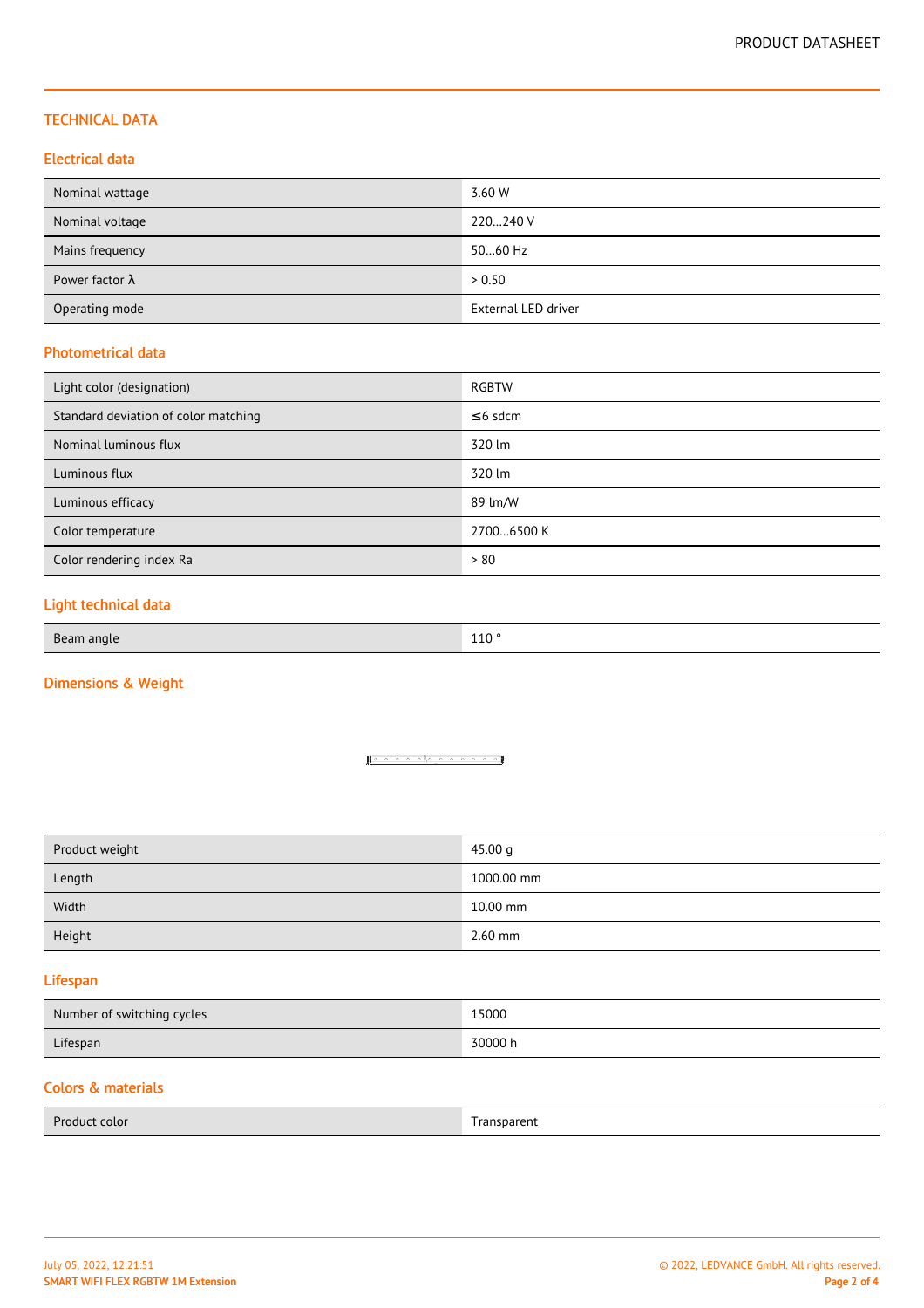| Body material  | Silicone           |
|----------------|--------------------|
| Cover material | Polycarbonate (PC) |

# Temperatures & operating conditions

| Ambient temperature range | -20+40 °C |
|---------------------------|-----------|
|---------------------------|-----------|

#### Additional product data

| <b>Mounting location</b> | All surfaces |
|--------------------------|--------------|
|                          |              |

# **Capabilities**

| Dimmable                         | Yes                             |
|----------------------------------|---------------------------------|
| Type of connection               | Plug type C (EU)                |
| Compatible smart home technology | Google Assistant / Amazon Alexa |
| LED module replaceable           | Not replaceable                 |

## Certificates & Standards

| Standards               | CE / EAC / REACH / RoHS |
|-------------------------|-------------------------|
| <b>Protection class</b> |                         |
| Type of protection      | <b>IP20</b>             |

# EQUIPMENT / ACCESSORIES

- − Control via app or voice control requires compatible Smart home system
- − For control via LEDVANCE SMART + App smartphone (with Android 6.0 or later or iOS 10 or later) required
- − Complete mounting and connecting accessories included

# DOWNLOAD DATA

|     | <b>DOWNLOAD DATA</b>       |
|-----|----------------------------|
| PDF | User instruction           |
| PDF | Declarations of conformity |

#### LOGISTICAL DATA

| Product code  | Packaging unit (Pieces/Unit) | Dimensions (length x width x height) | Gross weight | Volume             |
|---------------|------------------------------|--------------------------------------|--------------|--------------------|
| 4058075523838 | Folding box                  | $61$ mm x 190 mm x 154 mm            | 183.00 g     | 1.78 $\rm{dm}^{3}$ |